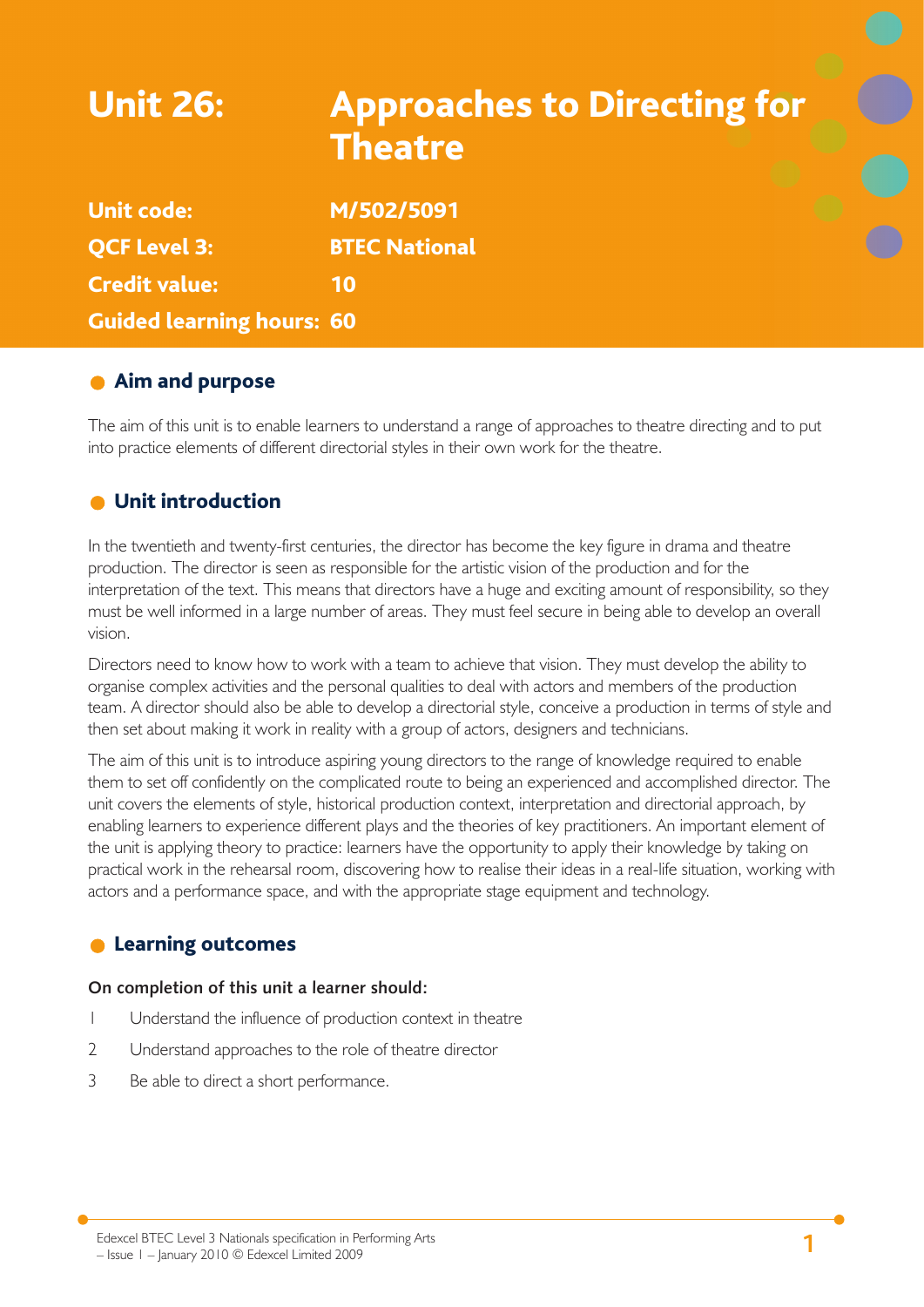#### 1 **Understand the influence of production context in theatre**

*Style*: production styles eg naturalism/realism, epic theatre, tragedy, comedy of manners, farce, melodrama, musical theatre, mixed media

*Historical production context*: a knowledge of at least two types of playing conditions eg Classical Greek/ Roman theatre, medieval mystery cycles, Elizabethan/Jacobean, Restoration, late eighteenth-, nineteenthand twentieth-century century music hall, twentieth-/twenty-first-century West End, repertory, studio and fringe, street, guerrilla theatre

#### 2 **Understand approaches to the role of theatre director**

*Significant practitioners*: eg Stanislavski, Brecht, Artaud, Brook, Craig, Boal, Simon McBurney or any contemporary director with a distinctive working method

#### 3 **Be able to direct a short performance**

*Direct in a particular style*: awareness of directorial style; communication with actors and the production team; off-text exercises and activities; exploration of text, movement and vocal exercises; improvisation; use of space, props, design elements

*Short performance*: scenes or extracts eg British, European, American or world drama, devised pieces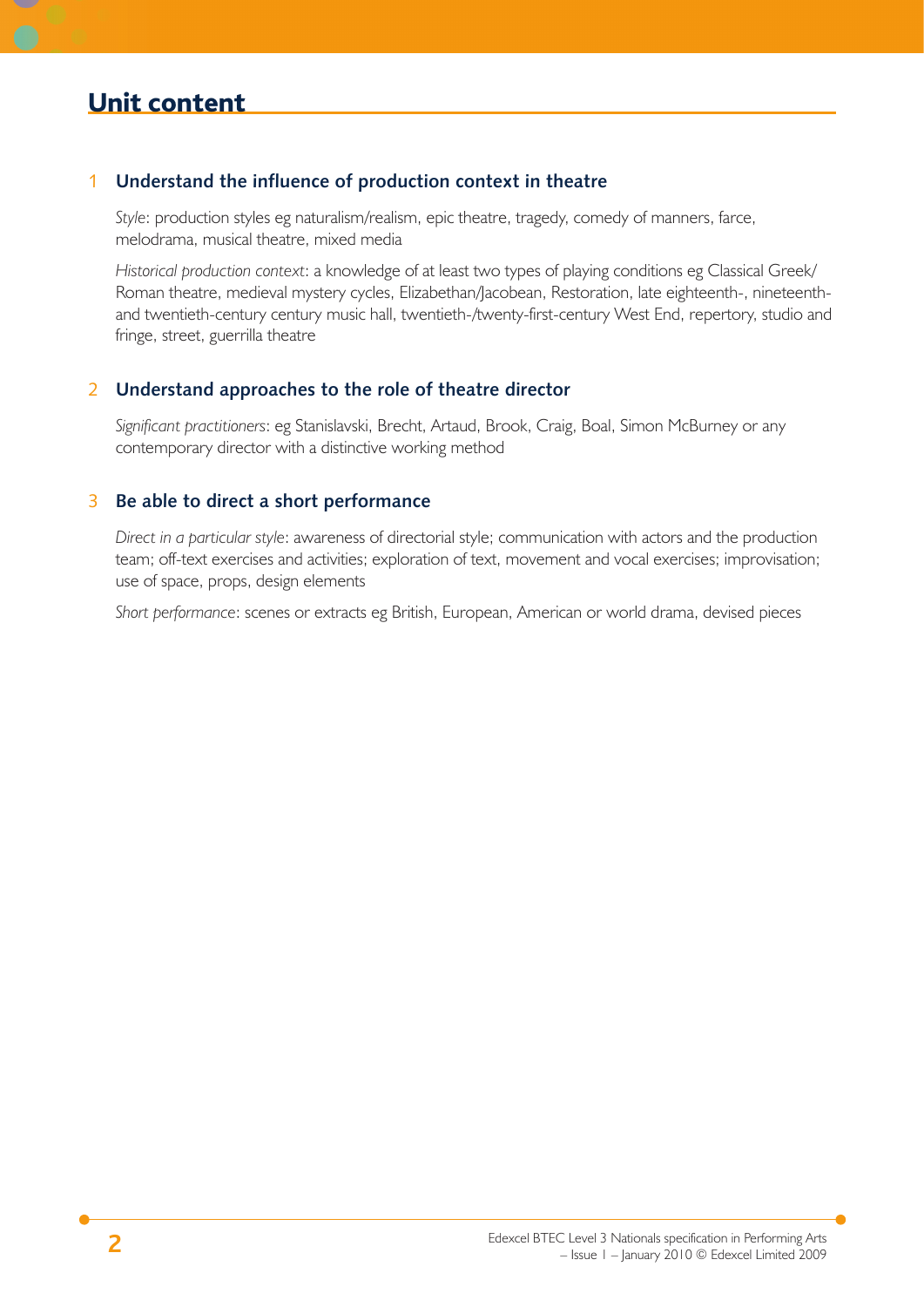## Assessment and grading criteria

In order to pass this unit, the evidence that the learner presents for assessment needs to demonstrate that they can meet all the learning outcomes for the unit. The assessment criteria for a pass grade describe the level of achievement required to pass this unit.

| <b>Assessment and grading criteria</b>                                            |                                                                                                                                             |                                                                                                                          |                                                                                                                                               |                                                                                                                                             |                                                                                                                                                     |
|-----------------------------------------------------------------------------------|---------------------------------------------------------------------------------------------------------------------------------------------|--------------------------------------------------------------------------------------------------------------------------|-----------------------------------------------------------------------------------------------------------------------------------------------|---------------------------------------------------------------------------------------------------------------------------------------------|-----------------------------------------------------------------------------------------------------------------------------------------------------|
| To achieve a pass grade the<br>evidence must show that the<br>learner is able to: |                                                                                                                                             | To achieve a merit grade the<br>evidence must show that, in<br>addition to the pass criteria,<br>the learner is able to: |                                                                                                                                               | To achieve a distinction grade<br>the evidence must show that,<br>in addition to the pass and<br>merit criteria, the learner is<br>able to: |                                                                                                                                                     |
| <b>P1</b>                                                                         | discuss the style and historical<br>production context of two<br>plays from different eras<br>阳                                             | M <sub>1</sub>                                                                                                           | explain the style and historical<br>production context of two<br>plays from different eras                                                    | D <sub>1</sub>                                                                                                                              | analyse the style and historical<br>production context of two<br>plays from different eras                                                          |
| <b>P2</b>                                                                         | discuss the directorial<br>approaches of two<br>practitioners<br>[IF]                                                                       | M <sub>2</sub>                                                                                                           | explain clearly the directorial<br>approaches of two<br>practitioners                                                                         | D <sub>2</sub>                                                                                                                              | analyse the directorial<br>approaches of two<br>practitioners                                                                                       |
| P <sub>3</sub>                                                                    | direct a short performance,<br>demonstrating directorial<br>intentions, methods and style<br>with support and guidance.<br>[CT, RL, TW, SM] | M <sub>3</sub>                                                                                                           | direct a short performance,<br>clearly demonstrating<br>directorial intentions,<br>methods and style with<br>minimal support and<br>guidance. | D <sub>3</sub>                                                                                                                              | independently direct<br>a short performance,<br>demonstrating directorial<br>intentions, methods and style<br>in a thorough and detailed<br>manner. |

**PLTS**: This summary references where applicable, in the square brackets, the elements of the personal, learning and thinking skills applicable in the pass criteria. It identifies opportunities for learners to demonstrate effective application of the referenced elements of the skills.

| Key | IE – independent enquirers | RL – reflective learners   | $\mathsf{SM}$ – self-managers             |
|-----|----------------------------|----------------------------|-------------------------------------------|
|     | $CT -$ creative thinkers   | $TW - \text{team workers}$ | $\mathsf{E}$ EP – effective participators |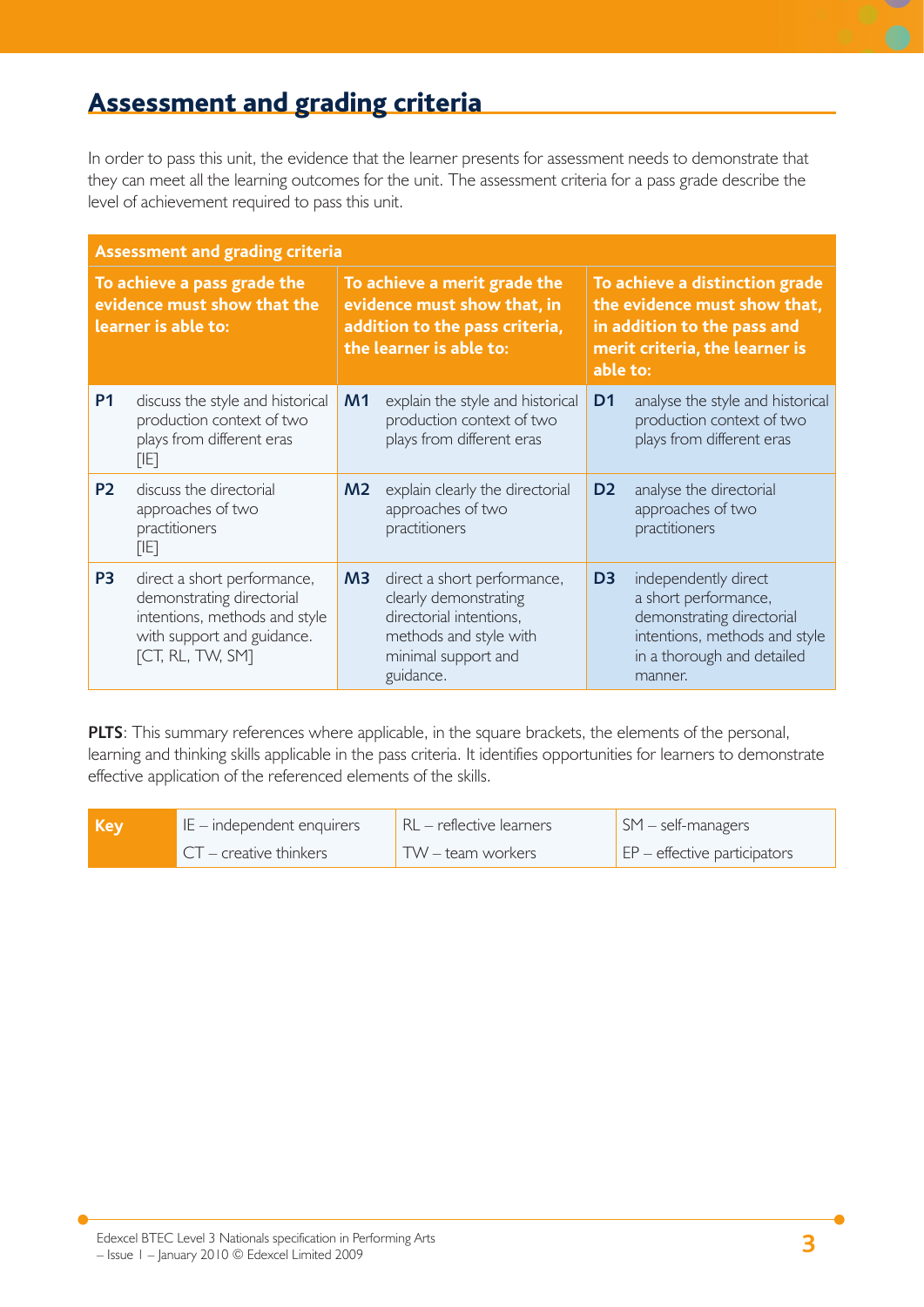## Essential guidance for tutors

#### **Delivery**

In the early stages of this unit it will be important to develop learners' knowledge. They will need to learn the significant features of the playing conditions of different periods, relating these conditions to the features of the associated texts. For example, the text of *Romeo and Juliet,* with its fast-changing scenes and the requirement for a balcony and a bed, may be related to the playing conditions of the Elizabethan theatre. Learners should be encouraged to see and discuss the opportunities and limitations of particular stage forms. Visits, either actual or virtual, to theatres which have preserved or replicated historical playing conditions will be valuable. Learners should experiment in workshop situations with different stage forms and playing conditions, gaining experience of how the spaces, stage features and actor-audience relationships may work in practice. At all stages learners should be encouraged to watch live performances in a variety of venues. Visits to local theatres or arts centres to study and evaluate the performance spaces will also be useful.

Tutors may opt to study two significant practitioners in detail with the whole group of learners, or may encourage choice by enabling individual learners to select and research practitioners. It is worth bearing in mind that researching the work of directors is not always easy and that learners will need support to find relevant materials, which may include specific websites associated with individual directors and reviews of particular productions. The emphasis should be on the director's intentions and working methods.

Once learners can identify a range of features and directorial choices in relation to the staging of a play, they should study and work on specific texts from different eras, chosen to demonstrate contrasts in playing conditions and styles. Activities will vary with the specific texts, but all learners should have the opportunity to direct, probably working with their peers. As directors, they will need to prepare rehearsals and be clear about their intentions and their working methods. Feedback from both peers and tutors will be important in enabling learners to reflect on the process of directing and being directed and to evaluate their achievement.

This process will be further developed when learners undertake their own small-scale directing project. The choice of texts or material will need to be carefully negotiated with an eye to the available human, time, space and technical resources. Devised work may also be considered, especially if this relates to the work of a particular practitioner. It may be useful to establish small working groups in which the roles of director and actors are rotated. Tutors will need to spend time monitoring and supporting those learners operating as directors, ensuring that their intentions are clear and that rehearsal sessions are planned. Learners will need to be encouraged to incorporate rehearsal methods of the practitioners they have studied in the previous section of the unit. As directors, they will need to develop and maintain a production file which should incorporate such material as research, rehearsal plans, rehearsal notes and set groundplans. They will also need to write an evaluation of the final production. If learners have previously completed the associated unit, *The Practice of Directing for Theatre*, they will be familiar with the preparation of a script for production.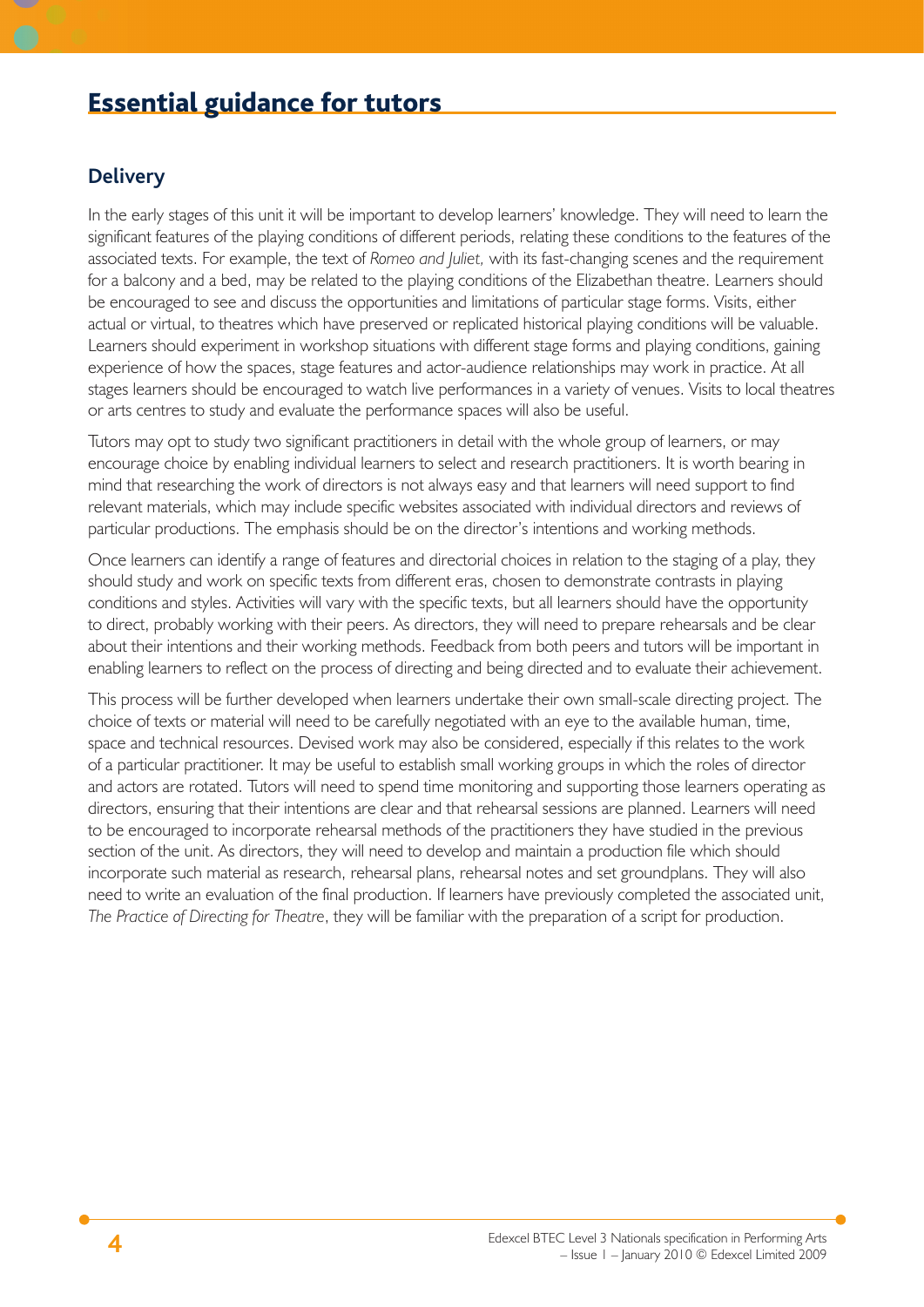## **Outline learning plan**

The outline learning plan has been included in this unit as guidance and can be used in conjunction with the programme of suggested assignments.

The outline learning plan demonstrates one way in planning the delivery and assessment of this unit.

#### **Topic and suggested assignments/activities and/assessment**

Introduction to unit content and organisation, including the concepts of directorial style and production context.

Practical exploration of the impact of style on theatrical production, using a range of extracts from texts and aspects of ideas from a range of practitioners. This will take in a variety of approaches from the naturalistic to different kinds of non-naturalism. The emphasis will be on applying theory in practice in the rehearsal room.

Practical exploration of elements of production context on historical texts. This will include the effect of playing conditions eg stage form and technical capability. A range of extracts (rather than full texts) will provide examples for exploration, with a least two contrasting texts examined in detail.

#### **Assignment 1: Presentation on Historical Production Context (P1, M1, D1)**

Individual or small group presentation/demonstration (recorded on video/DVD) of two contrasting examples of historical production context, using examples from at least two texts. Learners will need to undertake research and preparation individually or as a small group. The presentation/demonstration may take a variety of forms, but there should be a significant element of demonstration, showing an understanding of the effect of production context on performance.

#### Feedback session.

Practical exploration of contrasting elements in the approaches of established theatre practitioners to directing, focusing on at least two significant practitioners. Selected short extracts from texts (or, where appropriate, devised material) will provide material for learners to conduct their explorations in the light of theory.

#### **Assignment 2: Presentation on Practitioners' Rehearsal Methods (P2, M2, D2)**

Individual presentation/demonstration (recorded on video/DVD) of the effect of two contrasting practitioners' approaches in a rehearsal situation. Learners will need to undertake individual research and preparation The presentation/demonstration may take a variety of forms, but there should be a significant element of demonstration, showing an understanding of the effect of the practitioners' theories on rehearsal.

Feedback session.

#### **Assignment 3: Direction Project (P3, M3, D3)**

Project: in groups, rotating the role of director, learners should direct a scene or short play to final production level. Learners should consciously incorporate elements of the approaches of one or more theatrical practitioners. Individual learners will need to spend time producing appropriate supporting documentation (a production file) for their production, including an explanation of the approach taken and an evaluation of the final product.

Assessment will take place at appropriate points, depending on the way in which the groups are organised.

Feedback and plenary.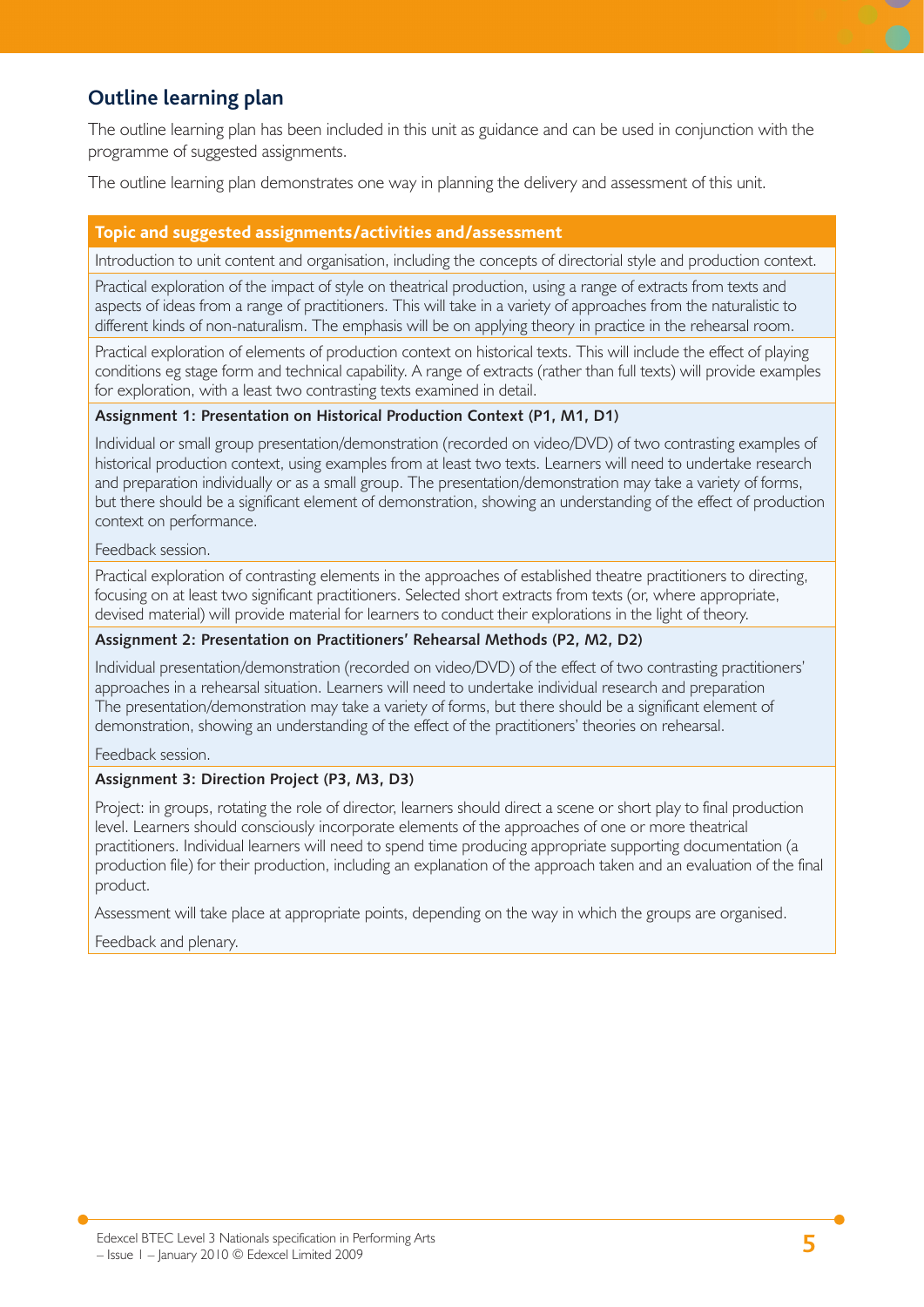#### **Assessment**

Directing is a practical activity which relies on theoretical approaches. Learners will need to demonstrate that they have understood the implications for directors of the staging of texts from different historical periods. They will need to produce evidence that they understand the methods and the purposes associated with the approaches of specific well-established practitioners, but also demonstrate practically that they can incorporate these methods into practical work in the rehearsal room.

For criterion 1, learners will need to give an individual or small group presentation which demonstrates an understanding of the styles and historical production context of two different texts. Presentations should be recorded on video/DVD: Tutors may wish to see the research and other written work which has informed the presentations as further evidence of learners' achievement.

For P1, learners will show an understanding of some of the significant elements of style and of the historical production context of both chosen texts. There will be some attempt to link these elements with the effect produced on an audience, for example in commenting on how a particular stage form may have affected the actor-audience relationship, or how a stage convention may have worked effectively. Any elements of demonstration will be linked to significant points. Understanding may be patchy, however.

For M1, learners will display a sound knowledge of the relevant elements of style and of the historical production context of both chosen texts. Their account will be clear about the effects of these on an audience and they will be able to relate these to specific points from the chosen texts. They will be able to point to contrasts between the two periods. Any elements of demonstration will be well-chosen and clear.

For D1, learners will be able to demonstrate close familiarity with a range of features of the style and of the historical production context of both chosen texts. They will be able to give a detailed account of the effects of these on an audience and use detailed examples from both texts as illustrations. Any elements of demonstration will be effective in throwing additional light on relevant points.

For criterion 2, learners will demonstrate an understanding of the rehearsal methods of two significant practitioners. The methods will need to be seen in the context of the practitioners' more general theories and beliefs, so that their aim can be understood. Presentations should be recorded on video/DVD: Tutors may wish to see the research and other written work which has informed the presentations as further evidence of learners' achievement.

For P2, learners will be able to identify some of the significant rehearsal methods of both practitioners and to show an understanding of their aims. They will be able to describe how to put the rehearsal methods into practice with actors. Any demonstrations will be sufficiently relevant to demonstrate the essential point of the method. Explanations and demonstrations may not always be thorough, however, and the link between individual methods and a broader approach may be patchy.

For M2, learners will clearly identify a range of rehearsal methods of both practitioners and relate these specifically to their aims. They will be able to give a detailed account of how these methods may be put into practice with actors. They will be able to make appropriate links between the methods and the broader approaches of the practitioners. Any demonstrations will be clearly relevant and helpful in illustrating the implementation of the method.

For D2, learners will demonstrate a detailed knowledge of a wide range of rehearsal methods of both practitioners, relating them to their immediate and their wider purposes, showing how they link with the broader approaches of the practitioners. They will be able to give an informed and detailed account of how these methods may be put into practice with actors. Any demonstrations will be chosen appropriately and will clearly exemplify the implementation of the method.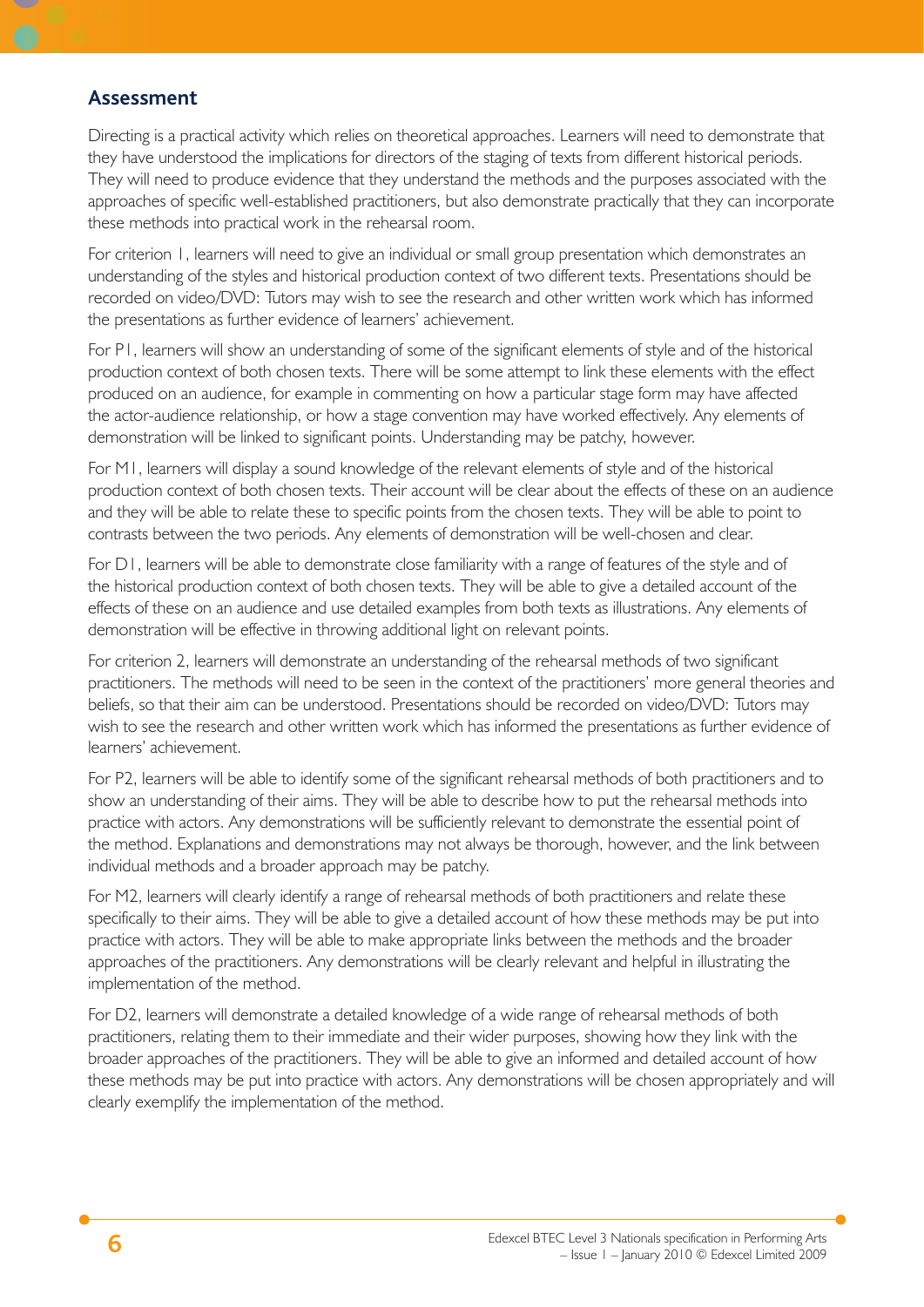For criterion 3, learners are required to incorporate selected elements of what they have previously learnt about style, historical production context and the rehearsal methods of practitioners into their own directing. The evidence will be in the form of a production file associated with the practical work undertaken. This file should contain material relevant to the process of directing the particular scene and should provide clear evidence of the chosen directorial methods and style, demonstrating in written notes and visual representations (stage plans, storyboards, etc) how the director plans to put these intentions into practice. A final self-evaluation will provide an opportunity for reflection on how successfully the objectives have been achieved. There should be a minimum of two performers in the cast, but to explore some directorial styles a larger cast may be more appropriate. This will be supplemented by tutor observation of rehearsals and of final productions. Feedback from peers involved in the process may also provide evidence.

For P3, learners will make a selection of elements of style, original production context and/or specific rehearsal methods and make a clear attempt to put these into practice in rehearsal. At least two significant elements should be incorporated. The director's file should provide evidence of the link between the selected elements and the rehearsal intentions and the evaluation will provide some reflection. Links may not be always clearly articulated and detailed and the rehearsal practice may not be entirely consistent, but there will be a clear attempt to fulfil the criterion.

For M3, learners will make a selection as for the pass criterion and put the elements into practice in rehearsal with some evident success. At least four significant elements should be incorporated. The director's file will contain a range of documents which demonstrate clearly how the selected elements will be put into practice and the evaluation will demonstrate an informed analysis of what was achieved.

For D3, learners will make a selection as for the pass and merit criteria and put the elements into practice with clear success. As with the merit criterion, at least four significant elements should be incorporated. The director's file will provide ample evidence of the thoughtful planning for the application of the selected elements. The evaluation will provide a detailed analysis of what was achieved.

#### **Programme of suggested assignments**

The table below shows a programme of suggested assignments that cover the pass, merit and distinction criteria in the assessment and grading grid. This is for guidance and it is recommended that centres either write their own assignments or adapt any Edexcel assignments to meet local needs and resources.

| <b>Criteria covered</b> | <b>Assignment title</b>                                    | <b>Scenario</b>                                                                                                                                                                                                                                         | <b>Assessment method</b>                                                                                                 |
|-------------------------|------------------------------------------------------------|---------------------------------------------------------------------------------------------------------------------------------------------------------------------------------------------------------------------------------------------------------|--------------------------------------------------------------------------------------------------------------------------|
| PI, MI, DI              | Presentation on<br><b>Historical Production</b><br>Context | Individual or group<br>presentation/demonstration<br>on the contrasting production<br>context of two (or more)<br>texts from different historical<br>periods.                                                                                           | Presentation (recorded on<br>video/DVD).                                                                                 |
| P2, M2, D2              | Presentation on<br>Practitioners'<br>Rehearsal Methods     | Individual presentation/<br>demonstration on the<br>contrasting rehearsal methods<br>of two practitioners of<br>directing.                                                                                                                              | Presentation (recorded on<br>video/DVD).                                                                                 |
| P3, M3, D3              | <b>Direction Project</b>                                   | Individual directing of short<br>plays/scenes, consciously<br>incorporating elements<br>derived from specific styles or<br>approaches. Work to fulfil this<br>criterion will capitalise on work<br>previously undertaken to fulfil<br>criteria I and 2. | Observed rehearsal.<br>Finished production.<br>Supporting documentation,<br>including evaluation and<br>production file. |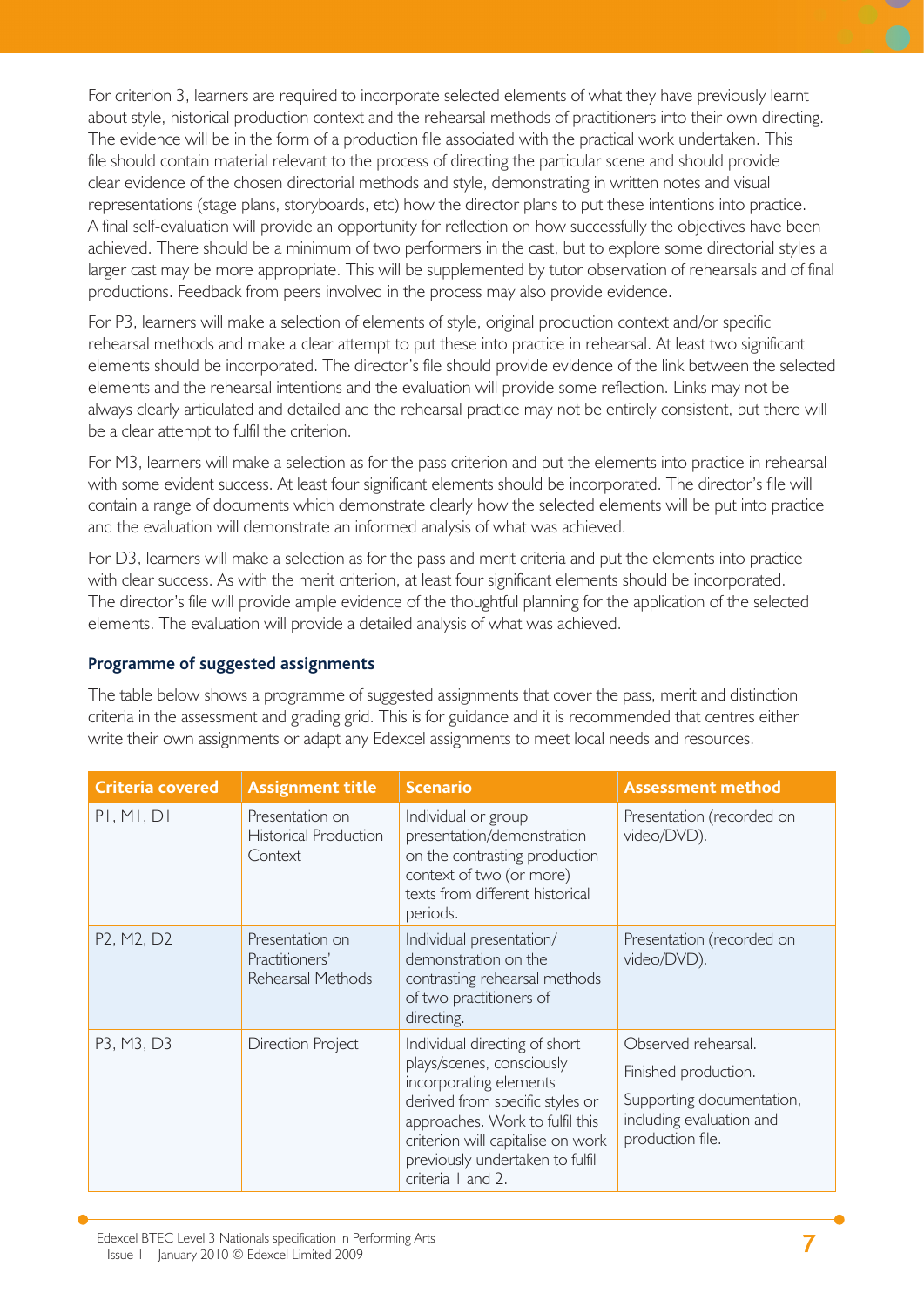### **Links to National Occupational Standards, other BTEC units, other BTEC qualifi cations and other relevant units and qualifi cations**

This unit forms part of the BTEC Performing and Production Arts sector suite. This unit has particular links with the following unit titles in the BTEC Performing and Production Arts suite:

| Level 1                        | Level 2                      | Level 3                         |
|--------------------------------|------------------------------|---------------------------------|
| <b>Exploring Acting Skills</b> | Acting Skills and Techniques | Principles of Acting            |
|                                |                              | Applying Acting Styles          |
|                                |                              | Approaches to Directing Theatre |

### **Essential resources**

Learners will need access to adequate rehearsal spaces and to a reasonably well-equipped performance area in which lighting, sound and set elements are available. This will necessitate some technical support. A range of properties and basic costumes will also be necessary. Learners will also need access to a group of actors and a range of scripts from which they may choose extracts or short plays to direct. Access to video/DVD recording equipment will be important for the recording of presentations and productions – and possibly rehearsal sessions.

### **Employer engagement and vocational contexts**

An understanding of the structure of the performing arts industry and the place of the director (usually a freelance) within it will help learners to place their work in a vocational context. There may be opportunities for learners to hear talks by professional directors, especially in relation to productions which they have the opportunity to see themselves. Opportunities to observe professional directors at work are rare, except in the context of workshops, but learners may have opportunities to observe directors at work in other contexts, for example within the centre.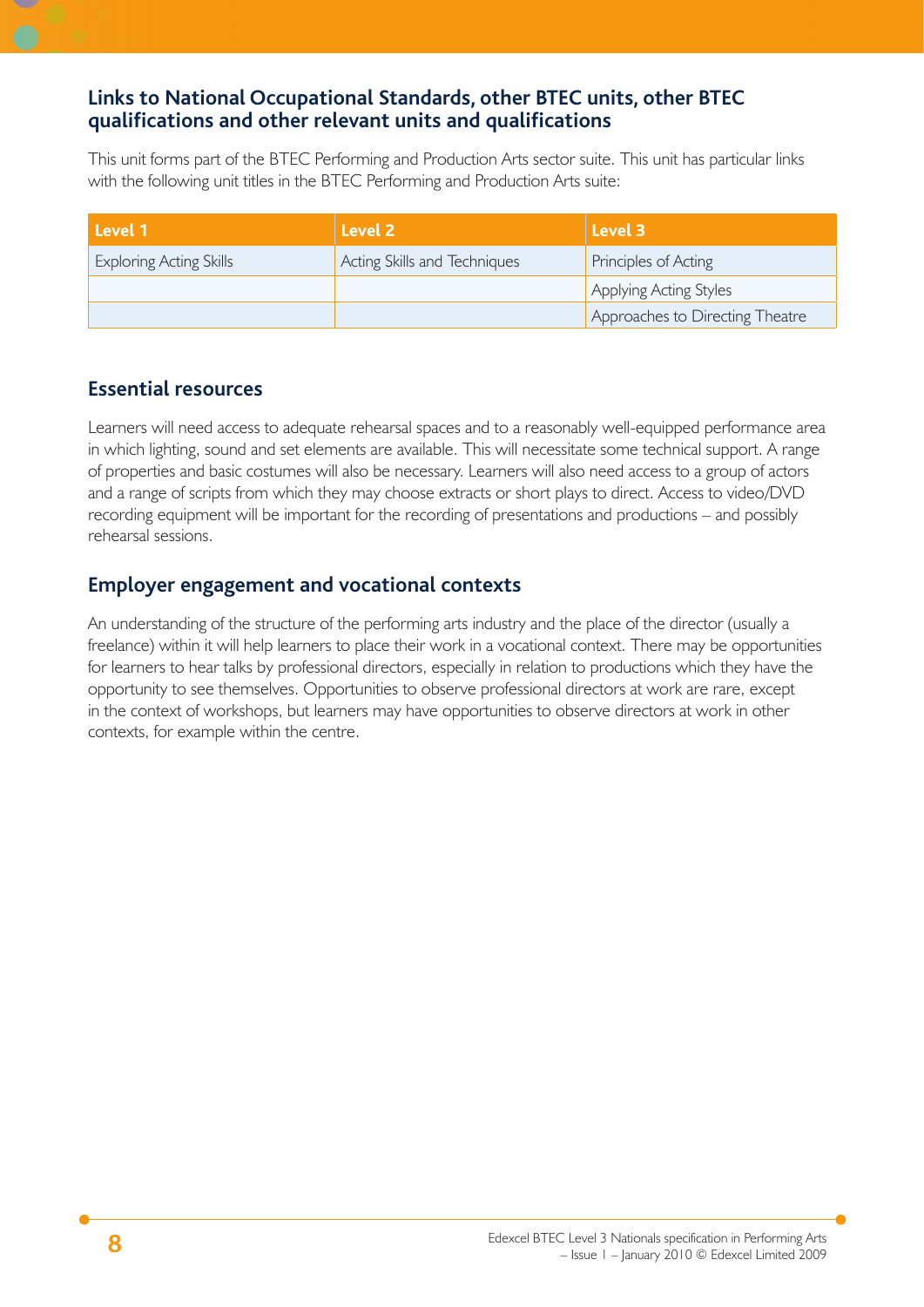## **Indicative reading for learners**

#### **Textbooks**

Ayckbourn A – *The Crafty Art of Playmaking* (Faber, 2002) ISBN 9780571215096

Braun E – The Director and the Stage: From Naturalism to Grotowski (Methuen, 2003) ISBN 9780413463005

Brook P – The Empty Space: A Book about the Theatre: Deadly, Holy, Rough, Immediate (Touchstone, 1996) ISBN 9780684829579

Delgado M and Heritage P (editors) – In Contact with the Gods?: Directors Talk Theatre (MUP, 1996) ISBN 9780719047633

Irvin P – *Directing for the Stage* (RotoVision, 2003) ISBN 9782880466619

Mitter S and Shevtsova M (editors) – *Fifty Key Theatre Directors* (Routledge, 2005) ISBN 9780415187329

Unwin S – *So You Want to Be a Theatre Director?* (Nick Hern Books, 2004) ISBN 9781854597793

#### **Websites**

www.playsonthenet.com/potn Plays on the net

www.theatrenet.co.uk Theatre Net

www.bbc.co.uk British Broadcasting Corporation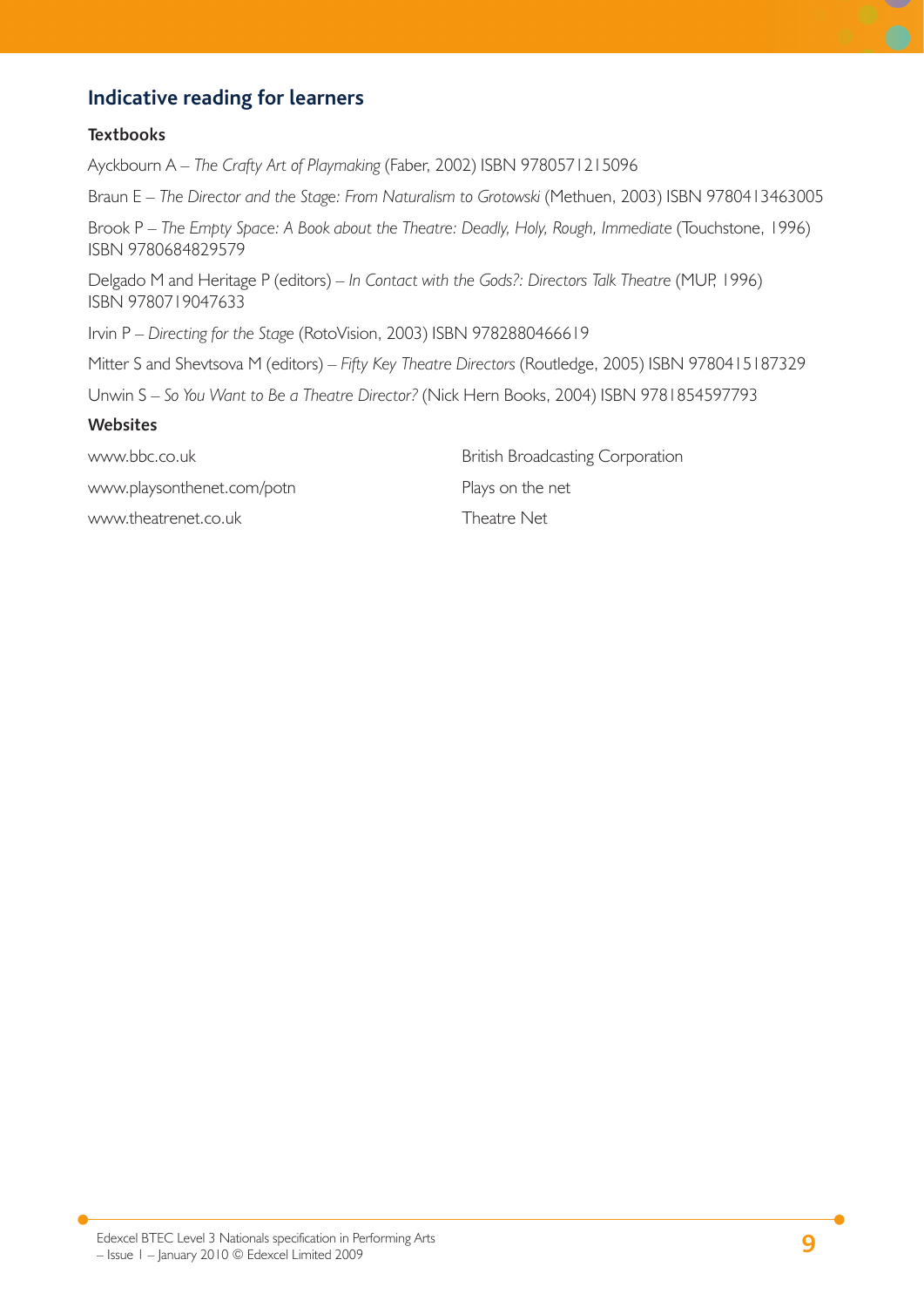## **Delivery of personal, learning and thinking skills**

The table below identifies the opportunities for personal, learning and thinking skills (PLTS) that have been included within the pass assessment criteria of this unit.

| <b>Skill</b>               | When learners are                                                                                                     |
|----------------------------|-----------------------------------------------------------------------------------------------------------------------|
| Independent enquirers      | researching the historical production context of specific texts                                                       |
|                            | researching the rehearsal methods of practitioners of directing                                                       |
| <b>Creative thinkers</b>   | directing a cast in rehearsal, both in planning activities and in responding to<br>developments in the rehearsal room |
| <b>Reflective learners</b> | evaluating own experience as a director, reflecting on the use of particular<br>methods and approaches                |
| <b>Team workers</b>        | working with a production team (actors, designers, technicians) to agreed ends                                        |
| Self-managers              | organising rehearsal plans and resources, planning use of rehearsal time.                                             |

Although PLTS are identified within this unit as an inherent part of the assessment criteria, there are further opportunities to develop a range of PLTS through various approaches to teaching and learning.

| <b>Skill</b>                   | When learners are                                                                                                                                           |
|--------------------------------|-------------------------------------------------------------------------------------------------------------------------------------------------------------|
| Independent enquirers          | engaging in research related to productions, production history and theatrical<br>equipment/sets                                                            |
| <b>Creative thinkers</b>       | engaging in discussing and solving potential production problems, posed by<br>hypothetical or actual situations                                             |
| <b>Reflective learners</b>     | considering their own practice and achievement when directing, or reflecting on<br>the practice and achievement of others whom they have observed directing |
| Team workers                   | acting in roles under the direction of others                                                                                                               |
| Self-managers                  | sourcing and providing props etc for productions                                                                                                            |
| <b>Effective participators</b> | working towards and in performances.                                                                                                                        |